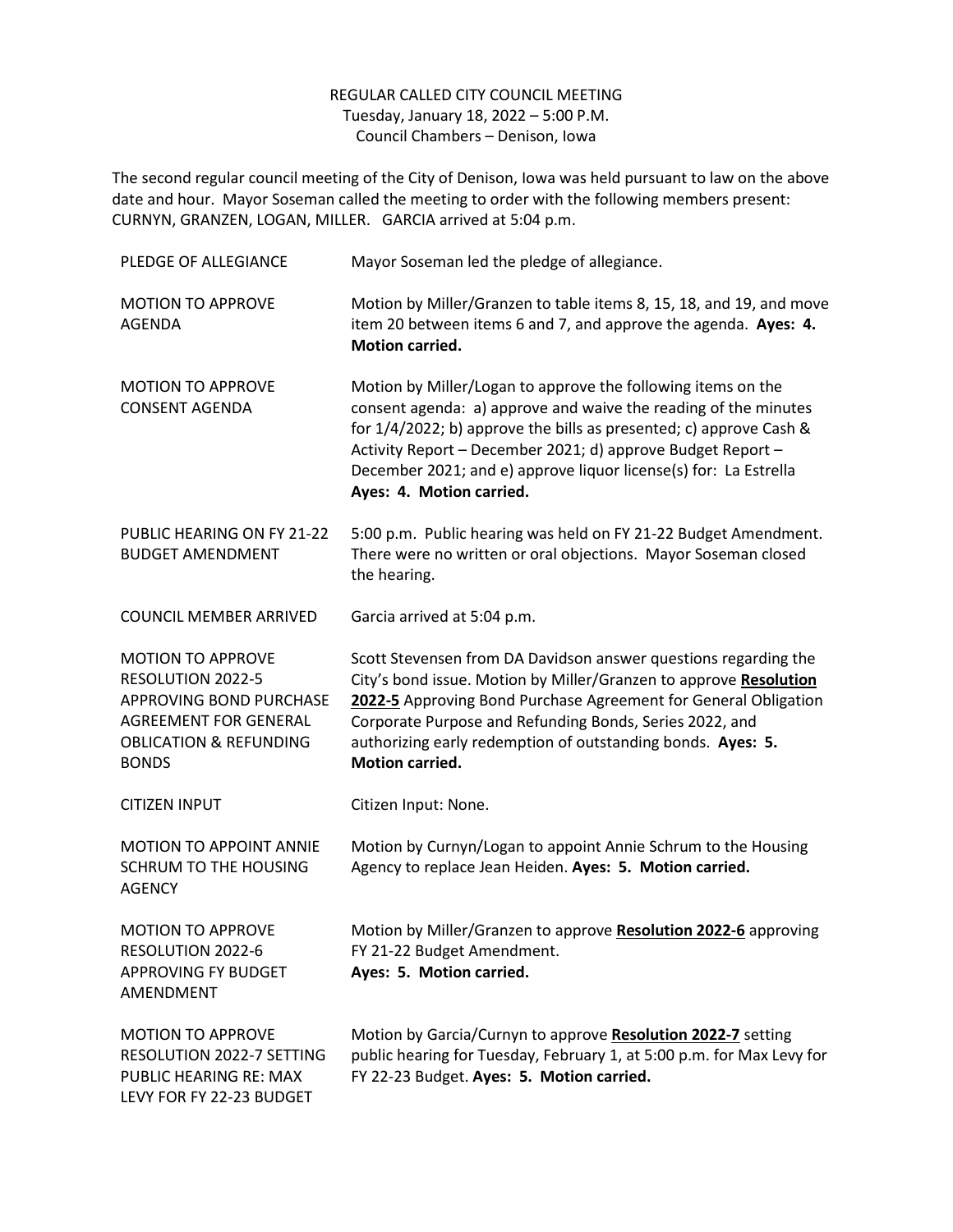| <b>MOTION TO APPROVE</b><br>RESOLUTION 2022-8 SETTING<br>PUBLIC HEARING FOR<br>AMENDING ORDINANCE<br>CHAPTER 168            | Motion to approve Resolution 2022-8 setting public hearing for<br>Tuesday, February 1, at 5:00 p.m. for amending Ordinance Chapter<br>168 - Flood Plain Regulations. Ayes: 5. Motion carried.                                                                                                                                                                                                                                                                                                                                                                                                                                                                                                                                            |
|-----------------------------------------------------------------------------------------------------------------------------|------------------------------------------------------------------------------------------------------------------------------------------------------------------------------------------------------------------------------------------------------------------------------------------------------------------------------------------------------------------------------------------------------------------------------------------------------------------------------------------------------------------------------------------------------------------------------------------------------------------------------------------------------------------------------------------------------------------------------------------|
| <b>MOTION TO APPROVE QUOTE</b><br>FOR FORD 150 4X4 PICKUP                                                                   | Motion by Logan/Miller to approve quote in the amount of<br>\$31,697.00 for Ford 150 4x4 Regular Cab pickup for Street<br>Department. Ayes: 5. Motion carried.                                                                                                                                                                                                                                                                                                                                                                                                                                                                                                                                                                           |
| MOTION TO APPROVE QUOTE<br>FOR JD Z950M ZTRAK MOWER                                                                         | Motion by Granzen/Garcia to approve quote in the amount of<br>\$10,450.00 for a John Deere Z950M ZTrak lawn mower for Street<br>Department. Ayes: 5. Motion carried.                                                                                                                                                                                                                                                                                                                                                                                                                                                                                                                                                                     |
| <b>DISCUSSION RE: MAYOR AND</b><br><b>CITY COUNCIL PAY</b>                                                                  | Discussion took place regarding the mayor and council pay, which<br>hasn't been changed in at least 10 years. After reviewing other<br>towns' pay schedules, council directed staff to draft an ordinance to<br>raise Council members' pay to \$50 per meeting from \$25 per<br>meeting, to be paid quarterly. The mayor's pay will remain at \$6,000<br>per year, payable as \$500 each month.                                                                                                                                                                                                                                                                                                                                          |
| <b>MOTION TO APPROVE RFP</b><br>FOR PROPERTY/CASUALTY/<br><b>WORK COMP INSURANCE</b>                                        | Motion by Garcia / Curnyn to approve RFP for<br>property/casualty/work comp insurance. Ayes: 5. Motion carried.                                                                                                                                                                                                                                                                                                                                                                                                                                                                                                                                                                                                                          |
| ROGER WADERICH ASKED<br>COUNCIL IF HE COULD BUY OR<br><b>LEASE PROPERTY CURRENTLY</b><br>USED AS THE CITY'S IMPOUND<br>LOT. | Roger Waderich from Waderich Towing asked Council if he could<br>purchase or lease the property currently being used as the City's<br>impound lot. Council discussed the idea of leasing the property to<br>him. Waderich said that he could perhaps manage the impound lot<br>for the city if he leased it. Other issues brought up by Acting Chief<br>Doug Peters included finding a place for secure records storage, as<br>well as vehicles that are being held as evidence. Council directed<br>staff to talk to our attorney to see what steps we could take<br>regarding this issue.                                                                                                                                              |
| <b>MAYOR REPORT</b>                                                                                                         | Mayor Soseman reported that she has a zoom meeting next week<br>with the Uptown Improvement Committee. The Holiday Décor<br>Committee will be making some recommendations soon. She spent<br>the weekend at the Avenue C house painting, patching nail holes,<br>and cleaning. She pointed out that COVID tests can be ordered now;<br>the website information is on Facebook. Granzen asked if the name<br>of the new facility the City is working on is a Wellness Center or a<br>Rec Center. Garcia said that the committee changed the name to<br>Wellness Center, but that the idea remains the same. Soseman said<br>that the subcommittee will be involved in a virtual meeting with a<br>YMCA representative in the near future. |
| <b>CITY MANAGER REPORT</b>                                                                                                  | Crawford reported he discussed with Logan making a form regarding<br>the justification for large equipment purchases so Council can have a<br>brief idea of the need and purchase information before the meeting.<br>Crawford said that four candidates for Police Chief have been                                                                                                                                                                                                                                                                                                                                                                                                                                                       |